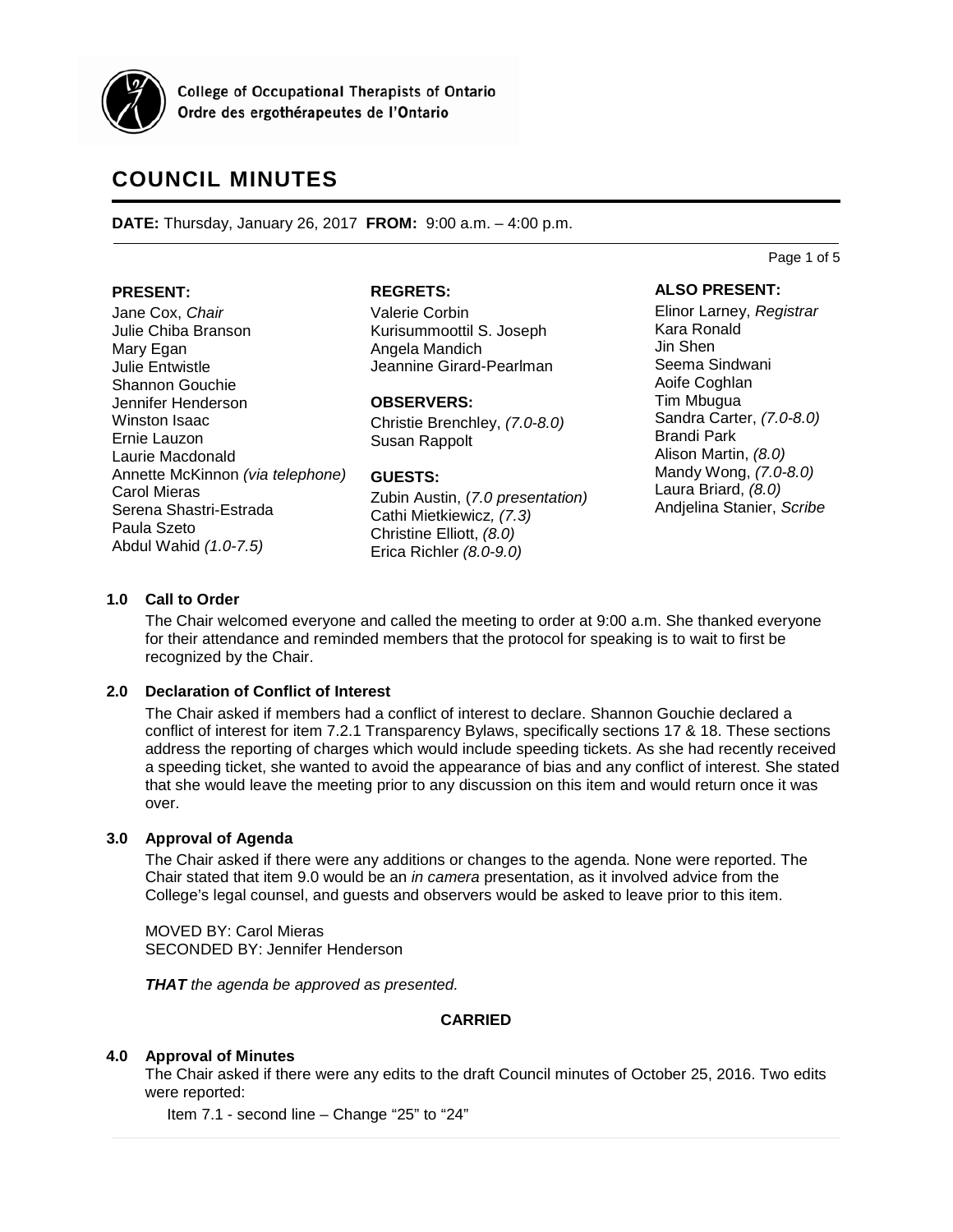Page 2 of 5

Item 9.1 - second line – Change "25" to "24"

MOVED BY: Laurie Macdonald SECONDED BY: Carol Mieras

*THAT the draft minutes of the October 25, 2016 Council meeting be approved as amended.*

# **CARRIED**

## **5.0 Registrar's Report**

# **5.1 Registrar's Report**

Council reviewed the Registrar's written report and she responded to questions and comments.

#### **5.2 Registrar's Presentation**

The Registrar reported on the status and outcomes of the 2016-2017 operational projects linked to the 2014-2017 Strategic Plan. She responded to questions from Council.

## **6.0 Finance**

## **6.1 November 2016 (Q2) Financial Report**

Council reviewed the financial statements.

MOVED BY: Winston Isaac SECONDED BY: Annette McKinnon

*THAT Council receives the November 2016 Financial Report, Statement of Financial Position, and Statement of Operations, as presented.*

#### **CARRIED**

#### **6.2 Appointment of Auditor**

Winston Isaac reviewed the process and criteria for selecting the auditor.

MOVED BY: Winston Isaac SECONDED BY: Laurie Macdonald

*THAT* Council appoints the firm Hilborn LLP to be the auditors for the College for a five-year term.

# **CARRIED**

#### **7.0 Governance**

Presentation: *If "competence" is the answer … have we asked the right question?* By: Zubin Austin, BScPhm MBA MISc PhD, Professor and Murray Koffler Chair in Management Leslie Dan Faculty of Pharmacy, University of Toronto

# **7.1 Priority Performance Report**

Council reviewed and discussed performance data for Q2 (September 1 - November 30, 2016) of the 2016-2017 fiscal year related to the College's progress towards meeting objectives as outlined in the 2014-2017 Strategic Plan.

#### **7.2 Strategic Planning Report**

Presentation: *Vision 20/20: Strategic Planning Framework*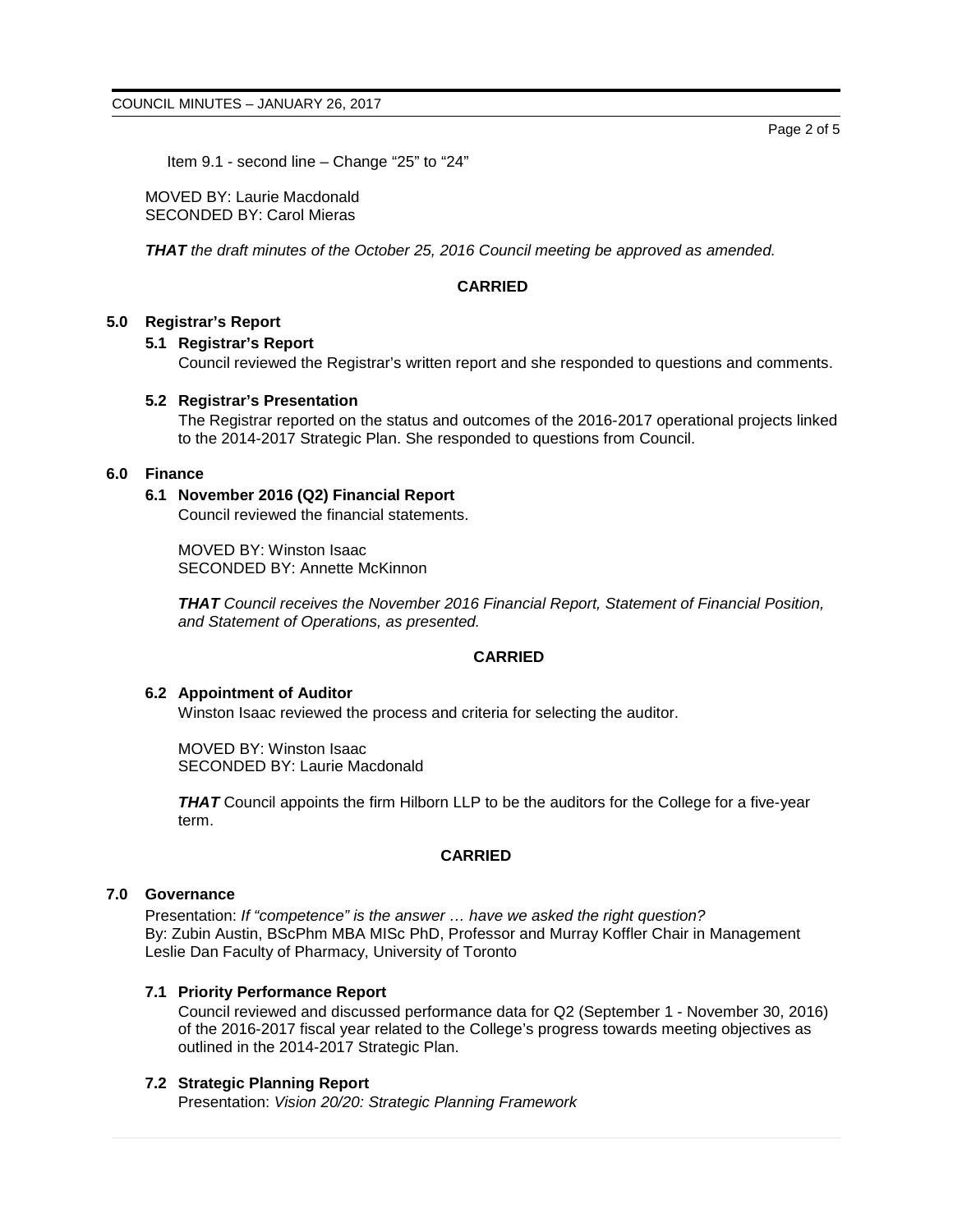## by: Jane Cox, *President*

Jane reviewed the process and steps undertaken in the development of the proposed 2017- 2020 Strategic Plan, for approval by Council. This plan defines the vision, mission, and strategic directions for the College and will set the course for the next three years.

#### **7.2.1 Ends Policies Review**

Jane presented the *draft* Ends Policies which would become effective June 1, 2017. The *Ends Policies* are the expected outcomes at the end of the three year strategic planning timeframe.

MOVED BY: Shannon Gouchie SECONDED BY: Ernie Lauzon

*THAT Council approves the proposed Ends Policies.*

## **CARRIED**

# **7.3 Bylaw Amendments**

## **7.3.1 Transparency Bylaws & General Bylaw Review**

Shannon reminded Council of her expressed conflict of interest and left the meeting prior to this item and returned when it was over. Aoife Coghlan, Manager, Investigations & Resolutions, discussed the proposed bylaw amendments as distributed in the Council package. She referred to Bill 87 in relation to the changes to the bylaws on transparency and specifically to the revisions in sections 17 and 18. Tim Mbugua, Policy Analyst, explained that a complete review of the bylaws was completed to ensure they are current and relevant. These changes were also discussed at the meeting. Legal counsel was consulted. Tim highlighted the major proposed amendments.

MOVED BY: Winston Isaac SECONDED BY: Carol Mieras

*THAT Council approves the proposed bylaw amendments not requiring circulation, and where circulation is required pursuant to sub-section 94(2) of the Health Professions Procedural Code, that Council approves the proposed bylaw amendments for circulation to all registrants.*

## **(Opposed: Serena Shastri-Estrada and Mary Egan)**

# **CARRIED**

# **7.4 Transparency Initiative – Posting of Council Packages on the College Website**

As part of the College's transparency workplan, Executive has discussed and recommended that the College make available Council meeting packages prior to each Council meeting. This would be done to increase transparency of College decision making processes and increase the accessibility of this information to the public.

MOVED BY: Shannon Gouchie SECONDED BY: Laurie Macdonald

*THAT Council approves the posting of Council meeting packages on the College's website, prior to Council meetings, to commence as soon as is reasonably possible, to enhance the public's access to Council meetings.*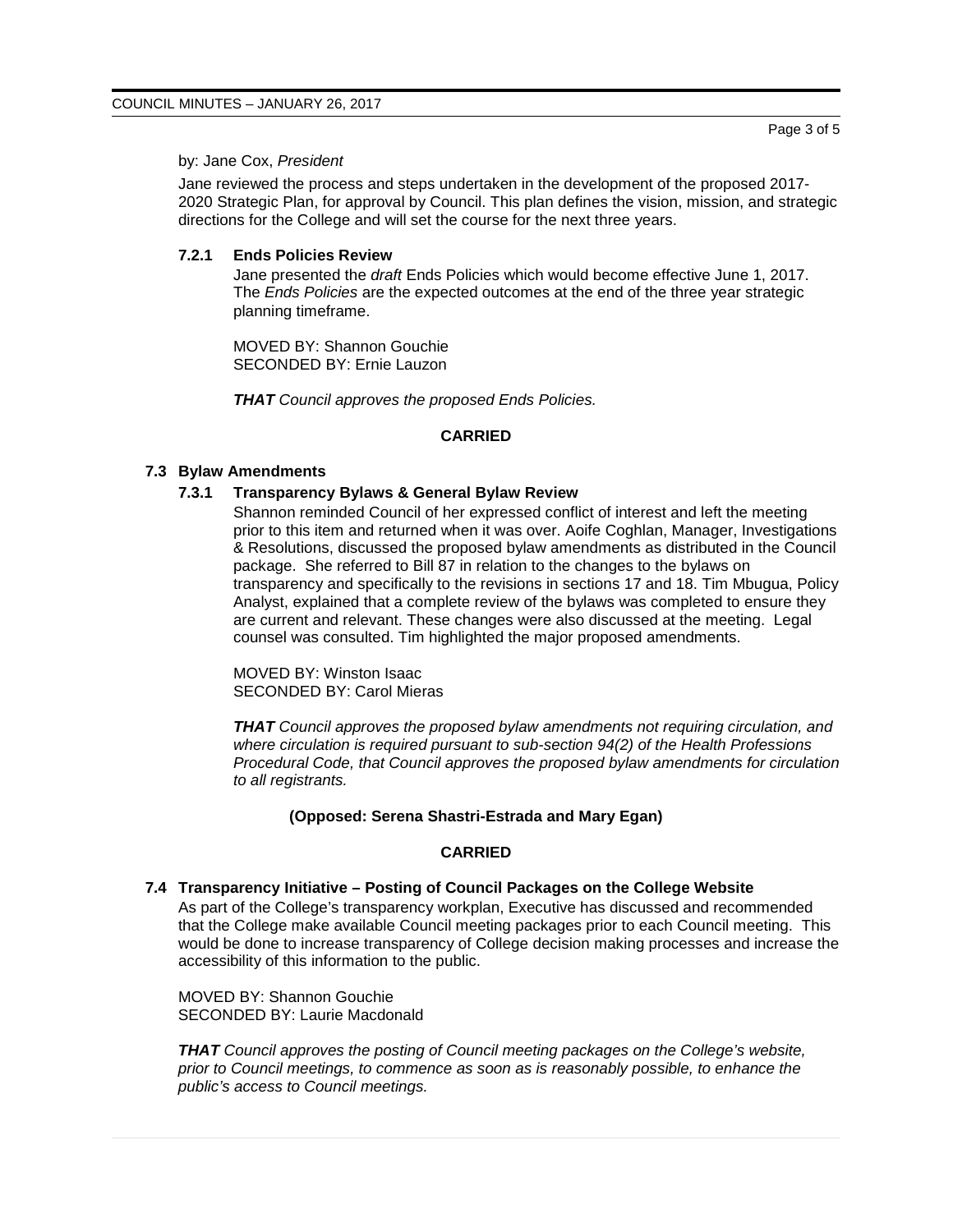Page 4 of 5

#### **CARRIED**

#### **7.5 Appointment of Nominations Standing Committee**

The Chair explained that the Nominations Standing Committee, which is charged with ensuring there is a confirmed slate of Council members willing to stand for election to the Executive Committee, should include at least two Council members who are retiring from Council or not standing for a position. While it is ideal to appoint one public and one professional member, the bylaws do allow for the appointment of two public or two professional members to the committee.

MOVED BY: Carol Mieras SECONDED BY: Julie Chiba Branson

*THAT Council approves the appointment of Mary Egan and Laurie Macdonald to the Nominations Standing Committee.*

## **CARRIED**

# **8.0 Roundtable**

Presentation: *Bridging the Healthcare Gaps: Our Journey So far* by*:* Christine Elliott, Ontario Patient Ombudsman

## **9.0 Legal Advice**

MOVED BY: Shannon Gouchie SECONDED BY: Winston Isaac

*THAT the Council meeting move in camera*

#### **CARRIED**

Guests and observers are asked to leave the meeting.

MOVED BY: Laurie Macdonald SECONDED BY: Carol Mieras

*THAT the Council meeting move out of camera*

# **CARRIED**

#### **10.0 Environmental Scan**

Council members provided various updates on changes in systems and information of interest that impact the practice of occupational therapy.

# **11.0 Committee Reports**

- **11.1 Executive** report by Jane Cox, *Chair*
	- **11.1.1 Practice Issues** report by Shannon Gouchie, *Chair*
- **11.2 Registration** report by Julie Chiba Branson, *Chair*
- **11.3 Inquiries, Complaints & Reports** report by Carol Mieras, *Chair*
- **11.4 Discipline –** report by Angela Mandich, *Chair*
- **11.5 Fitness to Practise –** report by Paula Szeto, *Chair*
- **11.6 Quality Assurance**  report by Jennifer Henderson, *Chair*